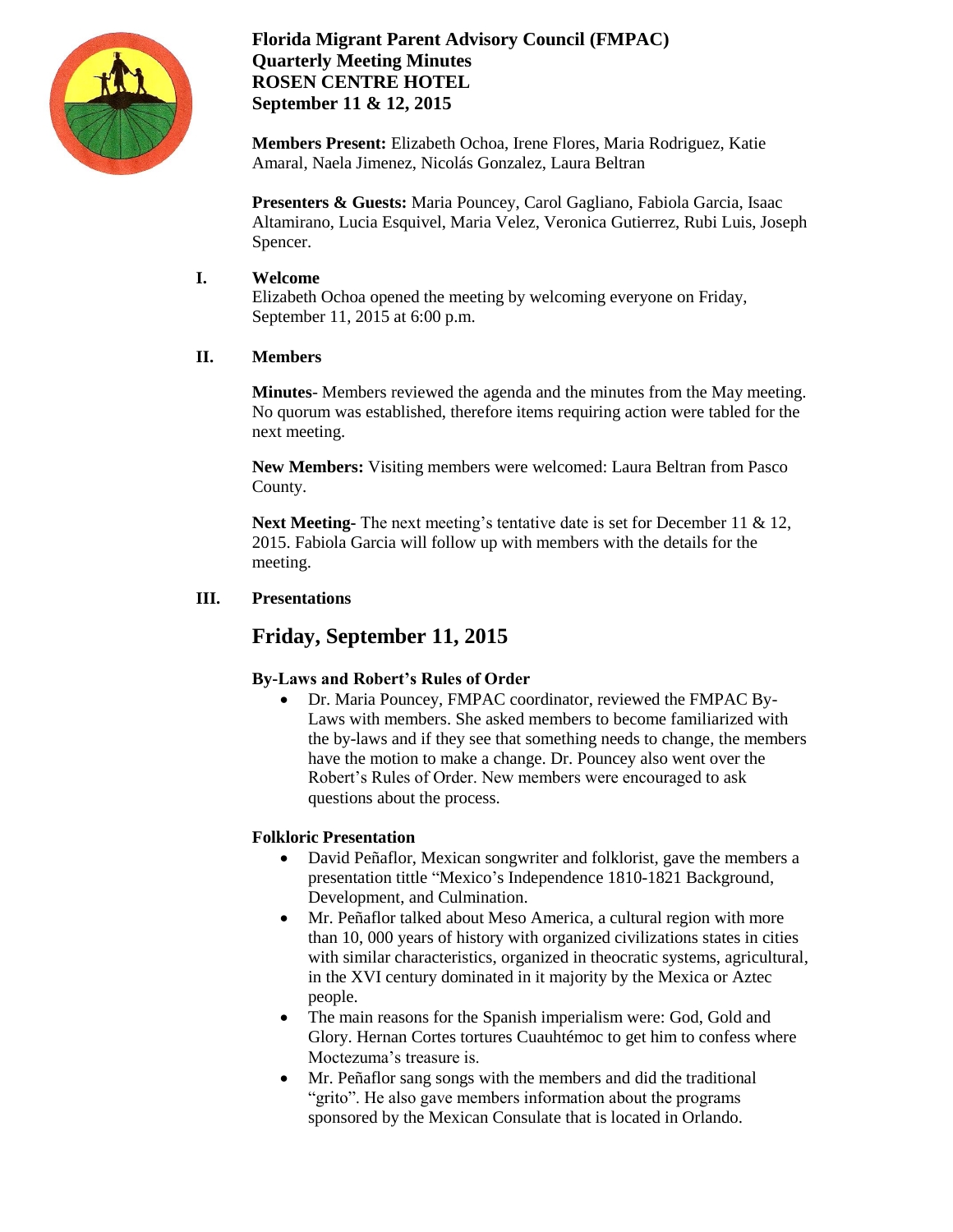# **Saturday, September 12, 2015**

### **High School Equivalency Program HEP/CAMP**

- Ruby Luis, CAMP Recruiter, gave members a presentation on the HEP and CAMP programs that are offered through The University of South Florida. Their vision is to improve the quality of life for farm workers through education. Their mission is to serve, educate, and empower farm workers.
- HEP Eligibility: Be current/active in the child migrant or adult migrant program or employed in farmwork or related seasonal work at least 75 days during the past 2 years, at least 16 years of age (commuter) or 17 years of age (dormitory), no high school diploma, and not currently enrolled in school.
- CAMP Eligibility: They or their immediate family members have engaged in migrant or seasonal farm work for at least 75 days within the last 24 months. They have participated or have been eligible to participate in the Title 1 Part C Migrant Education Program. Have qualified for the WIA 167 Program in the past.

### **The Florida Portable Assisted Study Program (PASS)**

- Joseph Spencer from the Florida Portable Assisted Study Sequence Program (PASS) gave members a presentation on the PASS program. The PASS Program is a nationally recognized program that provides middle and secondary migrant students with the opportunity to develop academic skills, and earn credits needed for promotion and/or graduation.
- Mr. Spencer told members that all course materials are free. Students are provided with workbooks and all necessary supplies. Students can work at their own pace as long as they are enrolled in high school. Some online videos are available for tutorials.
- Students who benefit from PASS are students who:
	- o Had an interrupted academic year
	- o Are over age for their grade
	- o Have fewer credits than their age level peers
	- o Have partially completed coursework from previous schools
	- o Have low math or reading skills or English language deficiencies

## **MALDEF: Chapter 1 Orientation**

- Elizabeth Ochoa, FMPAC President, gave members the Orientation training from Mexican American Legal Defense and Education Fund. She went over the Parent School Partnership Curriculum. She talked to new members about how at each meeting the members get training from at least one of the chapters from the book.
- Ms. Ochoa did a team building activity with the members called "the human knot". She divided them into two groups; each group held hands with a different member of the team. They had to work together to undo the knot and make a circle. The members really enjoyed the activity; it showed them that they can work together as a team.
- Ms. Ochoa talked about how MALDEF believes that education is key to increasing the social advancement and ensuring a better quality of life for students their families and their communities.

#### **Computer Training**

 Isaac Altamirano, PAEC Migrant Education Technical Assistant, gave members a workshop on how to set up their own email and how to create a secure password.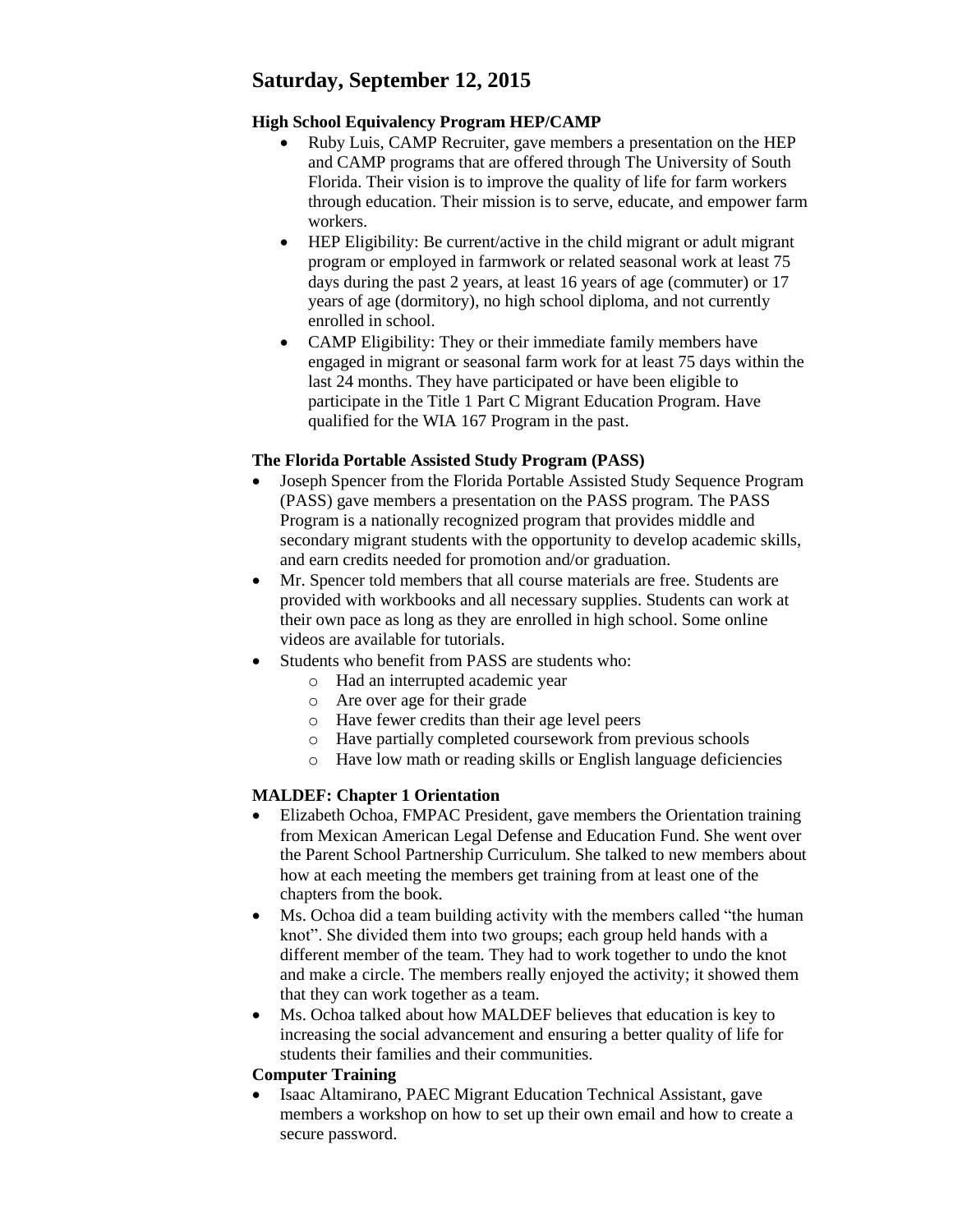- Mr. Altamirano asked the members what they thought could be done with an email. Some of the responses were: send and receive emails from family, friends, and FMPAC members; get newsletters; you can also register to use social media like Facebook or other services provided by different agencies you work with or use. There are different email services. Some examples are Yahoo! Mail, Outlook and G-Mail.
- Mr. Altamirano guided members to create an email and a complex password using uppercase and lower case, random numbers, or the name of your favorite book or movie. For example: my favorite band is Maroon 5 and Mana my password would be MfbRM5&M@n@
- All members present created an email and emailed each other.

**IV. Closing** On May 2, 2015.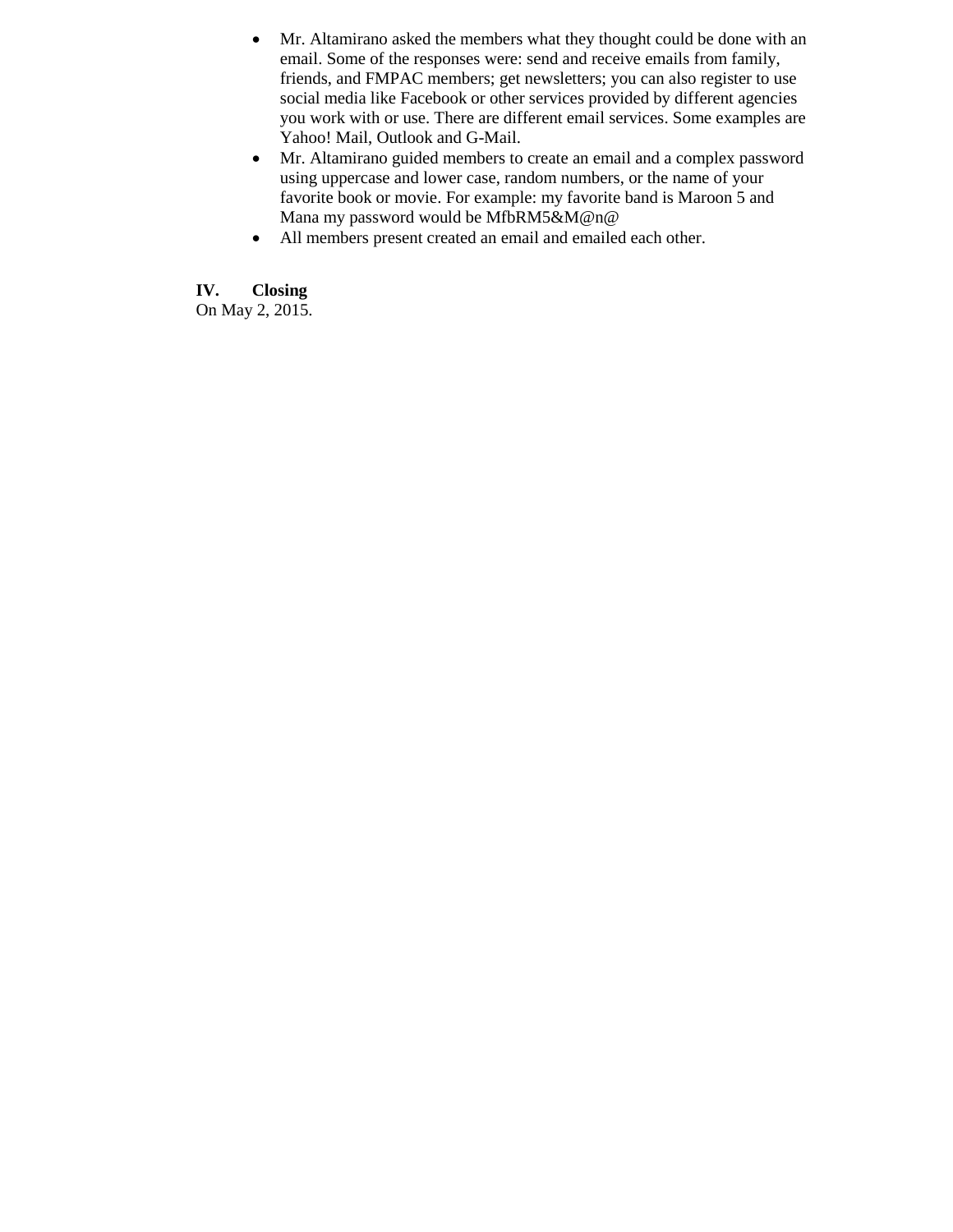

## **CONSEJO DE ASESORÍA ESCOLAR DE PADRES MIGRATORIOS DEL ESTADO DE LA FLORIDA (FMPAC) Las Minutas de la Reunión Trimestral ROSEN CENTRE HOTEL 11 y 12 de septiembre de 2015**

**Miembros Presentes:** Elizabeth Ochoa, Katie Amaral, Naela Jimenez, Irene Flores, Nicolás Gonzalez, Laura Beltran, Maria G. Rodriguez

**Presentadores e Invitados:** Maria Pouncey, Carol Gagliano, Fabiola Garcia, Isaac Altamirano, Lucia Esquivel, Maria Velez, Veronica Gutierrez, Rubi Luis, Joseph Spencer

#### **I. Bienvenida**

Elizabeth Ochoa dio la bienvenida y la apertura de la junta a las 6:00 p.m. el viernes 11 de septiembre de 2015.

### **II. Miembros**

#### **Minutas**

Los miembros revisaron la agenda y las minutas de la junta de mayo, como no se estableció un quorum los artículos de acción se pospusieron para la próxima junta.

#### **Nuevos Miembros:**

A los miembros visitantes se les dio la bienvenida: Laura Beltran del condado de Pasco.

**Próximas Reuniones**- La próxima reunión está programada para el 11 y 12 de diciembre de 2015. Fabiola les enviará la información con los detalles de la junta.

#### **III. Presentaciones**

## **Viernes 11 de septiembre 2015**

## **Estatutos y Reglas de Orden de Roberto**

 La Dra. Maria Pouncey, Coordinadora de FMPAC, repaso con los miembros los estatutos de FMPAC. Pidió a los miembros que se familiarizaran con los estatutos y que si leen algo que necesite ser cambiado o modificado los miembros tienen el poder por medio de una moción de hacer esos cambios. La Dra. Pouncey también habló sobre las Reglas de Orden de Roberto y pedio a los nuevos miembros que hicieran preguntas sobre el proceso.

#### **Independencia de México/Fiestas Patrias**

- David Peñaflor, cantautor y folklorista Mexicano, dio a los miembros una presentación titulada "Independencia de México 1810-1821 Antecedentes, Desarrollo, y Consumación".
- El Señor Peñaflor habló de Meso América, región cultural con más de 10,000 años de historia con civilizaciones organizadas en ciudades estados de características similares, organizadas en sistemas teocrático militares, agrícolas, en el siglo XVI, dominada en su mayoría por el pueblo Mexica o Azteca.
- Los principales motivos del imperialismo español fueron: Dios, Oro, y Gloria. Hernán Cortés, somete a tormento a Cuauhtémoc para obtener su confesión sobre el supuesto tesoro de Moctezuma.
- El Señor Peñaflor cantó canciones con los miembros y dieron el tradicional "grito". Dio a los miembros información sobre los programas patrocinados por el consulado mexicano en Orlando.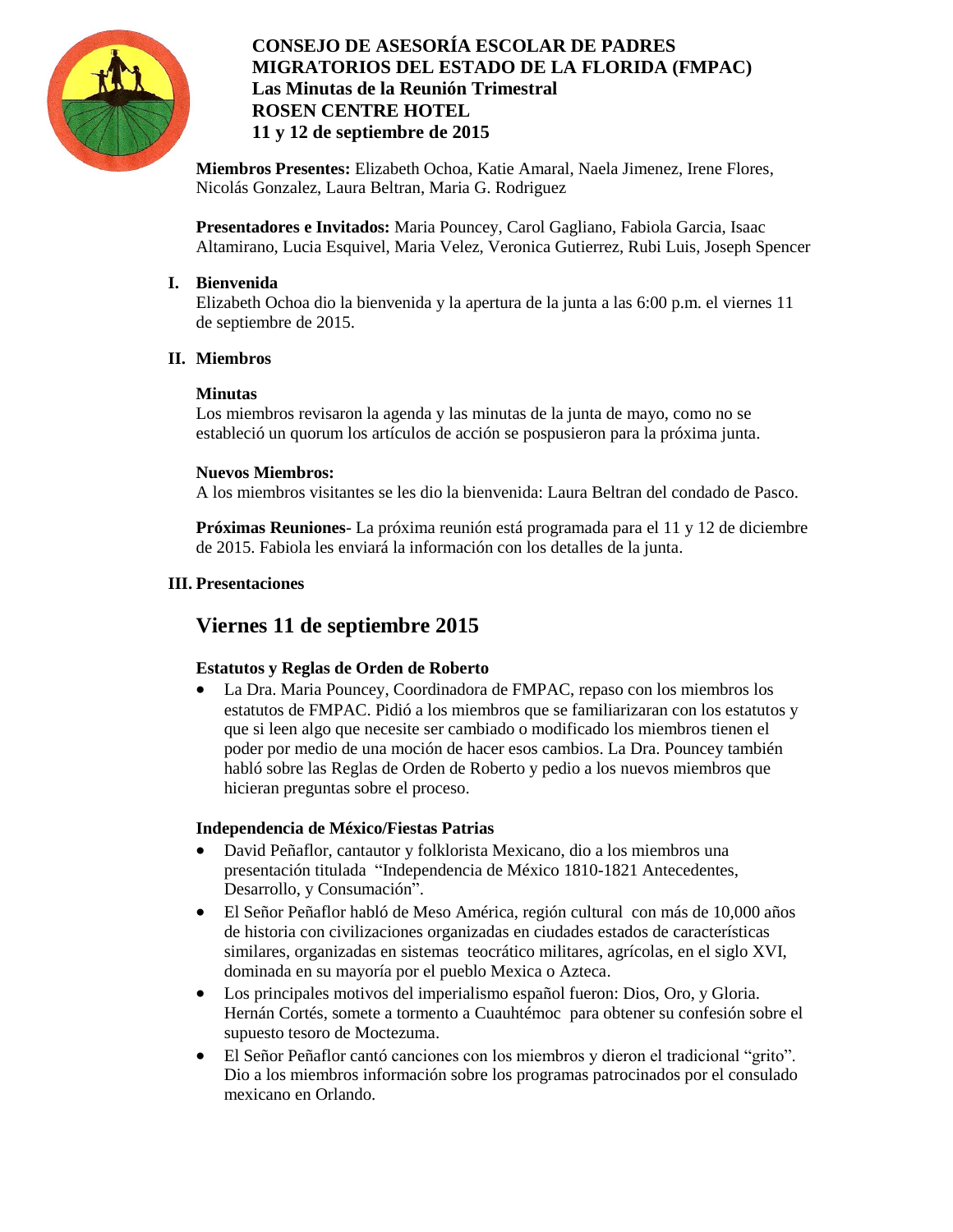## **Sábado 12 de septiembre 2015**

#### **Programa de Equivalencia de preparatoria HEP/CAMP**

- Ruby Luis, reclutadora para el programa de CAMP, dio a los miembros una presentación sobre el Programa de Equivalencia de Preparatoria HEP y de CAMP que se ofrecen por medio de la universidad del Sur de la Florida. La visión del programa es de mejorar la calidad de vida de un trabajador agrícola por medio de la educación. La misión de CAMP es de servir, educar y empoderar a los trabajadores agrícolas.
- La elegibilidad para HEP es: activamente en un programa de niño o adulto migrante o trabajar en un trabajo agrícola de temporada o haber trabajado en un trabajo agrícola por lo menos 75 días en los últimos 2 años y tener 16 años de edad si vive cerca de la universidad si no se va aquedar en la universidad o 17 años de edad si se va aquedar a vivir en la universidad, no ha recibido su diploma de la preparatoria, y no está inscrito en una escuela.
- La elegibilidad para CAMP: En el pasado hayan sido empleados o sus padres hayan sido empleados en trabajos del campo migratorio o temporal en por lo menos 75 días en los últimos 24 meses. Han o son elegible para participar en el Programa de Titulo 1 Parte C. Ha calificado en el Programa WIA Sec. 167 en el pasado.

### **Programa de PASS**

- Joseph Spencer, del Programa de PASS, dio a los miembros una presentación sobre el programa y quienes se benefician de sus servicios. El programa de PASS es reconocido nacionalmente que provee a los estudiantes de secundaria y preparatoria con la oportunidad de desarrollar habilidades académicas, y obtener créditos necesarios para pasar de año o graduarse de la preparatoria.
- Los miembros que los servicios son gratuitos. El estudiante recibe todos los cuadernos de ejercicios y los suministros necesarios. El estudiante puede trabajar a su propio ritmo mientras esté inscrito en la preparatoria. Algunos videos de enseñanza están en línea de algunos cursos.
- Estudiantes que se benefician de PASS son estudiantes que:
	- o El año académico ha sido interrumpido
	- o Tienen más edad de lo que requiere el grado
	- o Tienen menos créditos que sus compañeros de la misma edad/grado
	- o Han completado parcialmente los cursos de las escuelas anteriores
	- o Tienen habilidades de matemáticas o lectura bajas o deficiencias del idioma inglés.

## **MALDEF: Capitulo 1 Orientación:**

- Elizabeth Ochoa, Presidenta de FMPAC, dio a los miembros un entrenamiento del libro de Fondo México Americano para la Defensa Legal y la Educación (MALDEF). Ella hablo del plan de estudios de la Colaboración entre Padres y Escuela. Ella les dijo a los nuevos miembros que en cada junta reciben entrenamiento de uno de los capítulos del libro.
- La Señora Ochoa hizo una actividad con los miembros para trabajar en equipo llamada "el nudo humano". Dividió a los miembros en dos grupos cada miembro del grupo agarraba la mano de un compañero enfrente de él. El objetivo era de comunicarse para deshacer el nudo sin que se soltaran de las manos para formar un círculo. Los miembros disfrutaron la actividad porque les enseño que pueden trabajar en equipo.
- La señora Ochoa habló de como MALDEF cree que la educación es clave para aumentar el progreso social y asegurar una mejor calidad de vida de los estudiantes, sus familias y sus comunidades.

#### **Entrenamiento de Computación:**

 Isaac Altamirano, asistente técnico de PAEC, dio a los miembros un taller sobre cómo obtener un correo electrónico propio y como crear una contraseña segura.